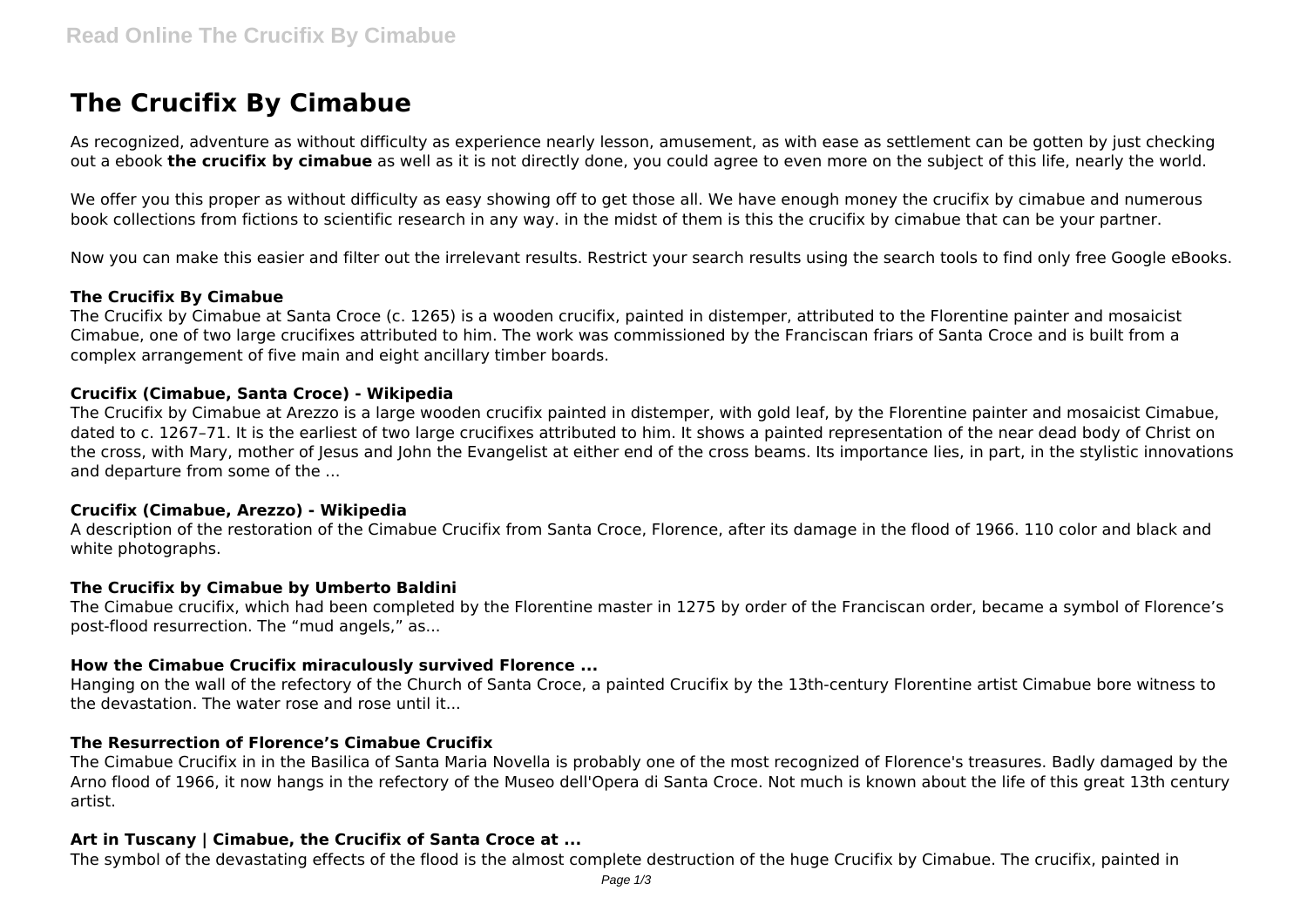distemper on wood (around 1272) by one of the most significant painters of the 13th century, had lost the majority of its layer of paint.

## **Art in Tuscany | Cimabue, the Crucifix of San Domenico ...**

The Crucifixion by Cimabue hangs in the Museum of Works at Santa Croce in Florence. It was painted in tempera on wood, probably around 1272. It was heavily damaged in the flood of 1966, which...

## **The Crucifixion by Cimabue - Shadowproof**

Upper Church, San Francesco, Assisi This large Crucifixion fresco is located on the east wall of the south transept. Its grand pathos surpasses anything of its time. In its overall structure and in several motivic details, it reveals points of contact with the slightly older reliefs of the Crucifixion by Nicola Pisano.

# **Crucifixion by CIMABUE**

Only Cimabue's last work, the mosaic of St. John the Evangelist, in the Duomo of Pisa, is dated (1301–02). The large Crucifix, in S. Domenico, Arezzo, is generally accepted as his earliest work and datable before 1272. The frescoes in the upper church of S. Francesco, Assisi—some of which were damaged in the earthquake of 1997 and later restored—were probably executed between 1288 and 1290.

### **Cimabue | Italian painter | Britannica**

Around 1272, Cimabue is documented as being present in Rome, and a little later he made another Crucifix for the Florentine church of Santa Croce. Now restored, having been damaged by the 1966 Arno River flood, the work was larger and more advanced than the one in Arezzo, with traces of naturalism perhaps inspired by the works of Nicola Pisano.

# **Cimabue - 18 artworks - painting**

The Cimabue Crucifix. Sign in to check out Check out as guest . Adding to your cart. The item you've selected was not added to your cart. Add to cart . Add to Watchlist Unwatch. Free shipping and returns. Ships from United States. Shipping: FREE Economy Shipping | See details .

# **The Cimabue Crucifix | eBay**

by Dr. Christa Clarke. Crucifix, 16th-17th century, Democratic Republic of the Congo, Kongo peoples, solid cast brass, 27.3 cm high ( The Metropolitan Museum of Art) When Portuguese explorers first arrived at the mouth of the Zaire River in 1483, the Kongo kingdom was thriving and prosperous, with extensive commercial networks between the coast, interior, and equatorial forests to the north.

# **Crucifix (Kongo peoples) – Smarthistory**

Crucifix. Cimabue. Date: 1280 - 1283. Style: Byzantine. Genre: religious painting. Media: fresco. Location: Basilica of Saint Francis of Assisi, Assisi, Italy. Dimensions: 360 x 690 cm. Order Oil Painting.

# **Crucifix, 1280 - 1283 - Cimabue - WikiArt.org**

Cimabue and the Franciscans (Renovatio Artium) The book offers a fresh look at the broader question of artistic change in the late thirteenth century by examining the intersection of two histories: that of the artist Cimabue (ca. 1240-1302), and that of the Franciscan Order. 2018.

# **Cimabue (Giovanni Cimabue) (1240 — 1302), Italian painter ...**

It's one of three painted Crucifixes by Ciambue that still remains and is one of the first Renaissance breakaways from the early Byzantine depictions